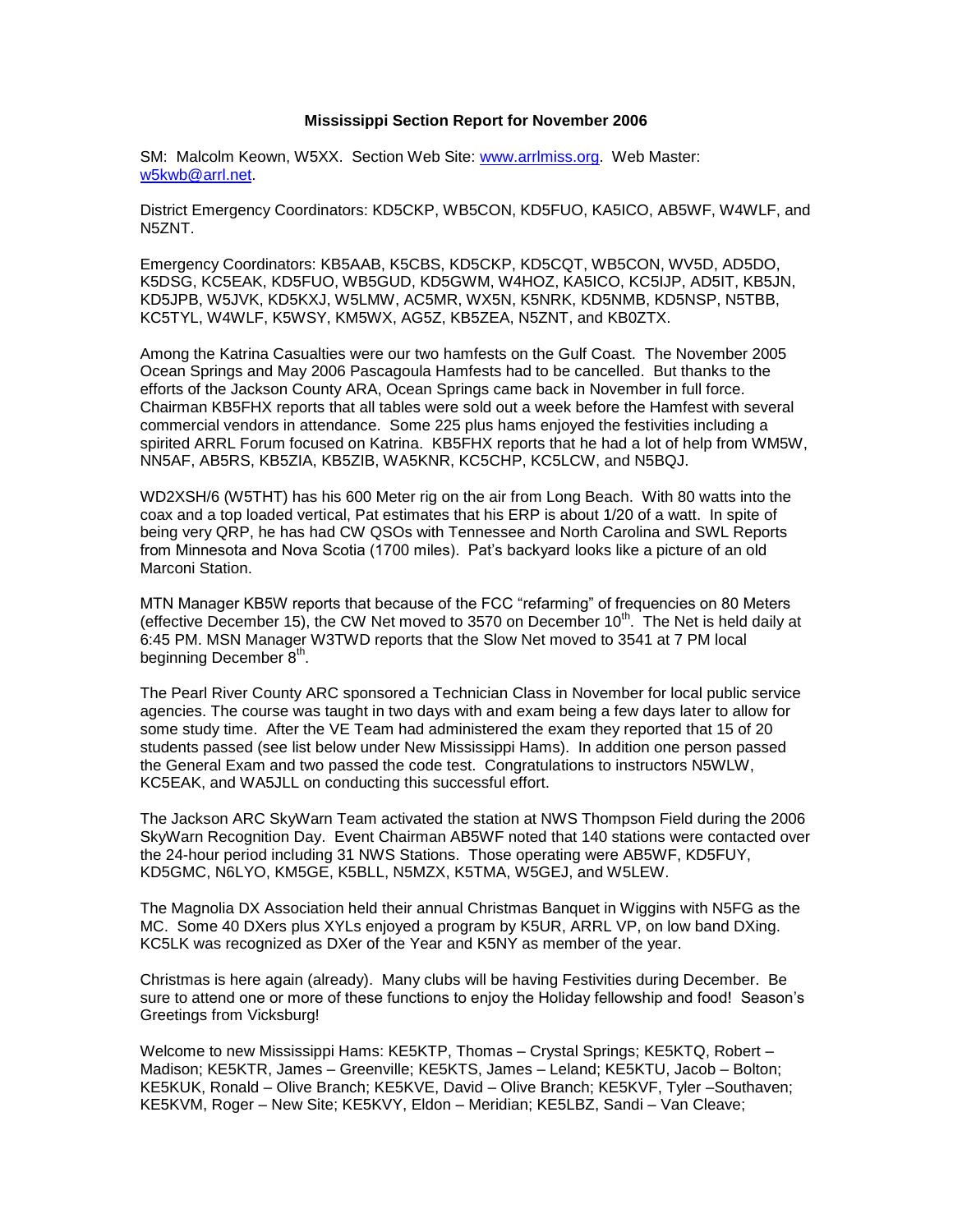KE5LFO, Timothy – Gulfport; KE5LFP, Thomas – Biloxi; KE5LII, Robert – Picayune; KE5LJB, Meagan – Oxford; KE5LLL, Debra – Houston; KE5LPK, William – Picayune; KE5LPJ, Lillie – Picayune; KE5LPL, Wesley, Bentonia; KE5LPM, Arthur – Carriere; KE5LPN, George – Mc Neill; KE5LPO, John – Picayune; KE5LPP, Rose – Picayune; KE5LPQ, Marvin – Poplarville; KE5LPR, Edna – Picayune; KE5LPS, Jennifer – Picayune; KE5LPT, Robert – Carriere; KE5LPZ, George – Hattiesburg; KE5LQB, Oquin – Mize.

Congratulations to the following on their upgrades: K5GVG – Long Beach; KE5IMJ – Crystal Springs; WB5VCE – Gulfport;

Also congratulations to W5THT, who completed ECC-001, ECC-002, and ECC 003, and AC5Y and KD5GWM, who completed ECC-001.

Welcome to new ARRL members: KE5AQO – Brandon; KE5BBC – Houston; WB7DEJ – Magee; W5DGK – Vancleave; KB5DJX – Lumberton; KC5EYB – Saltillo; K5HU – Belden; KD5IFA – Liberty; KE5IMJ – Crystal Springs; KE5JKD – Crystal Springs; W5JKZ – Oxford; N5JLC – Columbia; KD5JXJ – Tupelo; N5JYK – Hattiesburg; KE5KRG – Iuka; KE5KTR – Greenville; KE5KTU – Bolton; WA5KWS – McComb; KD5LAK – Terry; KE5LCN – Oxford; KE5LDV – Bruce; KE5LFP – Biloxi; KB5MOR – Laurel; N4NEX – Hernando; N5UK – Kiln; WB5URU – Pascagoula; K5US Poplarville; KB5WVH – Ponotoc; N5XXY – Vicksburg; N5ZNL – Jackson;

Also Welcome to N5UDK as Assistant EC for Stone County and KD5JLG for Lauderdale/Clarke Counties.

Club Newsletters/Reports: Hattiesburg ARC (AC5E), Jackson ARC (K5VU), Meridian ARC (W5MAV)

PIC Report: N5TBB

OO Report: W4TUP

DEC/EC Report: K5CBS (Stone), WB5CON (NE MS/Alcorn), KD5CQT (Jackson), KC5EAK (Pearl River), WB5GUD (Newton), KD5GWM (Lauderdale/Clarke), N5TBB (Tippah/Benton), KC5TYL (Lamar), K5WSY (Tishomingo).

Net reports: sessions/QNI/QTC (Net Manager)

DRN5 62/Miss 100% Rep by N5FP, W5OXA, KB5DZJ, WB5ZED, WA5FB, W5XX (WB5ZED)

MS Section Phone Net 30/2465/24 (K5NRK)

MS Section Traffic Net 30/169/11 (KB5W)

Magnolia Section Net 30/968/6 (AD5J)

Jackson County EN 30/439/5 (KD5CQT)

MS Section Slow Net 22/57/1 (W3TWD)

NE MS ARES 5/50/0 (W5LMW)

Itawamba Co. ARES 5/48/0 (KB5NMB)

Newton County ARES 5/56/0 (WB5GUD)